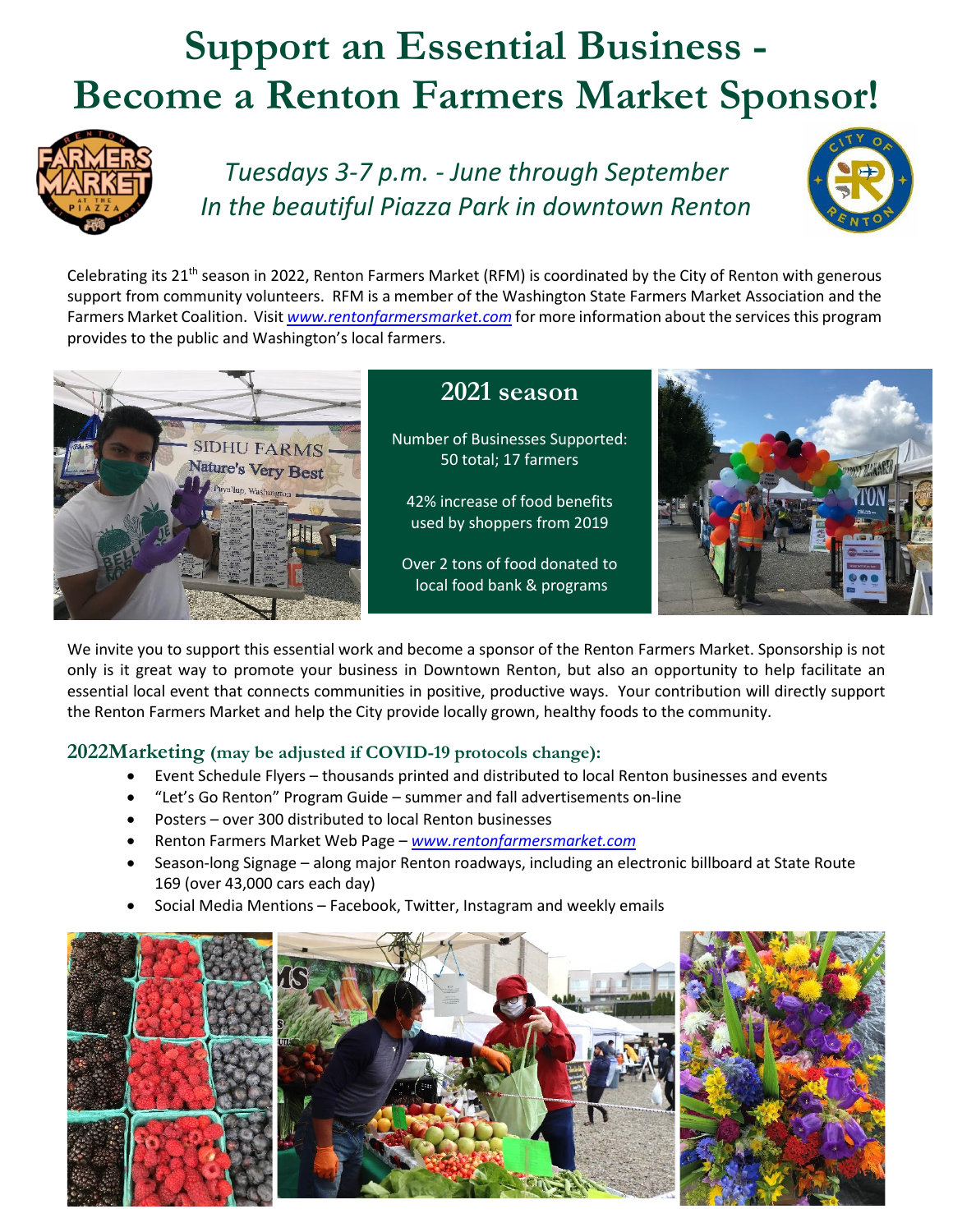## **2022 Sponsorship Levels & Benefits**



The Renton Farmers Market offers flexible sponsorship opportunities. Please consider the different levels and contact us to talk about customizing an opportunity that fits your expectations. The Renton Farmers Market could not happen without generous contributions from business partners like you. Thank you for your consideration!

*PLEASE NOTE: DUE TO THE COVID-19 PANDEMIC, SPONSORSHIP BENEFITS MAY CHANGE AS STATE AND PUBLIC HEALTH REGULATIONS ARE UPDATED. We will work with you to create viable alternatives.*



### **Why Sponsor?**

As an Essential Business, the 2022 Renton Farmers Market is one of the few in-person events allowed for the public

Shoppers come from all over – Seattle, Renton, Tukwila, Kent & Bellevue!

Show your support for the community, local farmers & healthy food



#### **UNIQUE OPPORTUNITY! Renton Farmers Market Trailer Sponsor:** *\$10,000*

Your company logo/images on the Renton Farmers Market utility trailer! Visible at the Market each week as well as at other large City-hosted events in Renton. This is a three-year sponsorship for a total cost of \$10,000.

- Business mentions each Market day
- Industry exclusive
- Logo/business name on marketing materials (*sponsorship must be finalized by printing dates)*
- Logo with link on websites, weekly emails and social media mentions
- Speaking opportunities at Market; distribute business information at Market Information Booth
- Up to 2 opportunities for booth space at Renton Farmers Market each season
- Vinyl wrap on Renton Farmers Market Trailer (sponsor provided; pre-approved design) for 3 years

#### **Platinum Sponsor:** *\$10,000*

- Banner with business logo/name displayed in Downtown Renton, including on non-Market days
- Business mentions each Market day
- Industry exclusive
- Speaking opportunities at Market; distribute business information at Market Information Booth
- Up to 17 opportunities for booth space each Market day, with priority scheduling
- Logo/business name on marketing materials (*sponsorship must be finalized by printing dates)*
- Logo with link on websites, weekly emails and social media mentions

#### **Gold Sponsor:** *\$5,000*

- Banner with business logo/name displayed in Downtown Renton, including on non-Market days
- Business mentions at the Market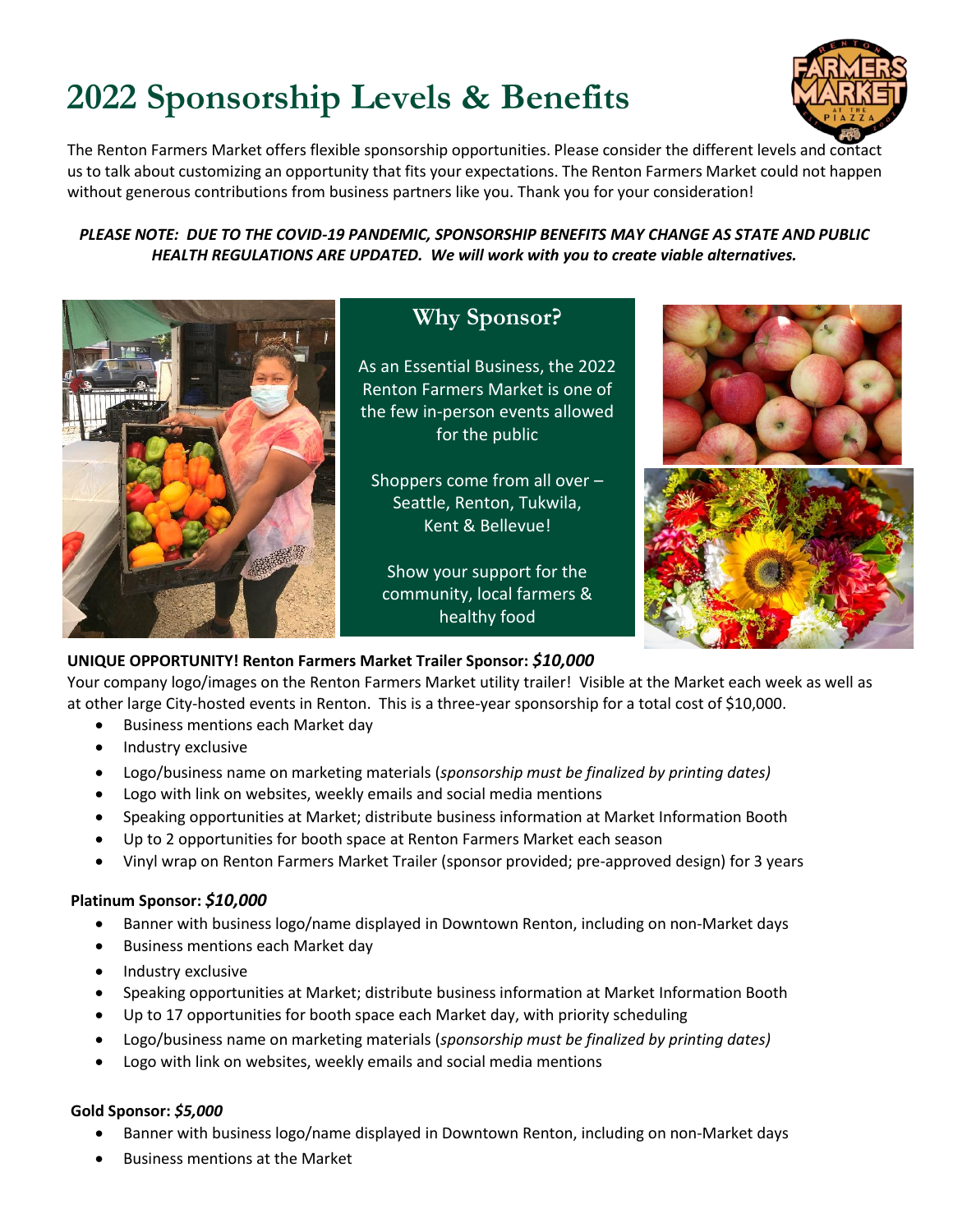- Logo/business name on marketing materials (*sponsorship must be finalized by printing dates)*
- Logo with link on websites, weekly emails and social media mentions
- Speaking opportunities at Market; distribute business information at Market Information Booth
- Up to 6 opportunities for booth space at Renton Farmers Market

#### **Silver Sponsor:** *\$2,500*

- Banner (provided by sponsor) with business logo/name displayed in Downtown Renton, including on non-Market days
- Logo/business name on paper marketing materials (*sponsorship must be finalized by printing dates)*
- Logo with link on websites, weekly emails and social media mentions
- Speaking opportunities at Market; distribute business information at Market Information Booth
- Up to 2 opportunities for booth space at Renton Farmers Market

#### **Friend of the Market***: \$1,000*

- Business/individual link on websites for 2022 season
- Banner (provided by sponsor) visible at Market on Market days
- 1 opportunity for booth space at Renton Farmers Market

#### **Market Day Sponsor:** *\$400 per Market Day\**

- Booth provided for your business on the selected Market day (*No commercial sales allowed*)
- Link and business information on weekly email for your Market Day, and social media mentions
- Speaking opportunity at Market; distribute business information at Market Information Booth (on Market day)

*\*To allow opportunities for more businesses to participate, the number of Days may be limited.*

#### **IN-KIND Sponsorships:**

Are you a business owner who is able to provide coffee, water, or lunch for our amazing team of volunteers each week? Or provide marketing materials such as T-shirts, water bottles or coffee mugs? This is a great opportunity to show your support for the Renton Farmers Market!Contact Carrie Olson, Farmers Market Coordinator, to discuss.

|                             | <b>Trailer</b>    | <b>Platinum</b> | Gold         | <b>Silver</b> | <b>Friend</b> | <b>Market Day</b> |
|-----------------------------|-------------------|-----------------|--------------|---------------|---------------|-------------------|
|                             | $1$ (3 year term) |                 |              |               |               | 17 available      |
| cost                        | \$10,000.00       | \$10,000.00     | \$5,000.00   | \$2,500.00    | \$1,000.00    | \$400.00          |
| Vinyl wrap on trailer       |                   |                 |              |               |               |                   |
| <b>Industry exclusivity</b> | ✓                 | $\checkmark$    |              |               |               |                   |
| <b>Business mentions</b>    |                   | ✓               |              |               |               |                   |
|                             |                   | up to 17        |              |               |               |                   |
| Booth @ market              | up to 2 days      | days            | up to 6 days | up to 2 days  | 1 day         | 1 day             |
| <b>Speaking opportunity</b> |                   | ✓               |              |               | ✓             | On Market Day     |
| materials at market         |                   | ✓               |              | ✓             |               | On Market Day     |
| logos / link                |                   | ✓               |              | ✓             | link only     | On Market Day     |
| social media mentions       |                   | ✓               |              | √             | ✓             | On Market Day     |
| logos on printed materials  |                   | ✓               |              | Paper only    |               |                   |
| banner @ market*            |                   |                 |              |               |               | On Market Day     |

\*on non-attended days Your donation as a sponsor may qualify for a federal income tax deduction! Please consult your tax advisor.

**For more information, contact: Carrie Olson, Renton Farmers Market Coordinator Email: [info@rentonfarmersmarket.com](mailto:info@rentonfarmersmarket.com) Office: 425-430-7214 Cell: 425-766-5388**

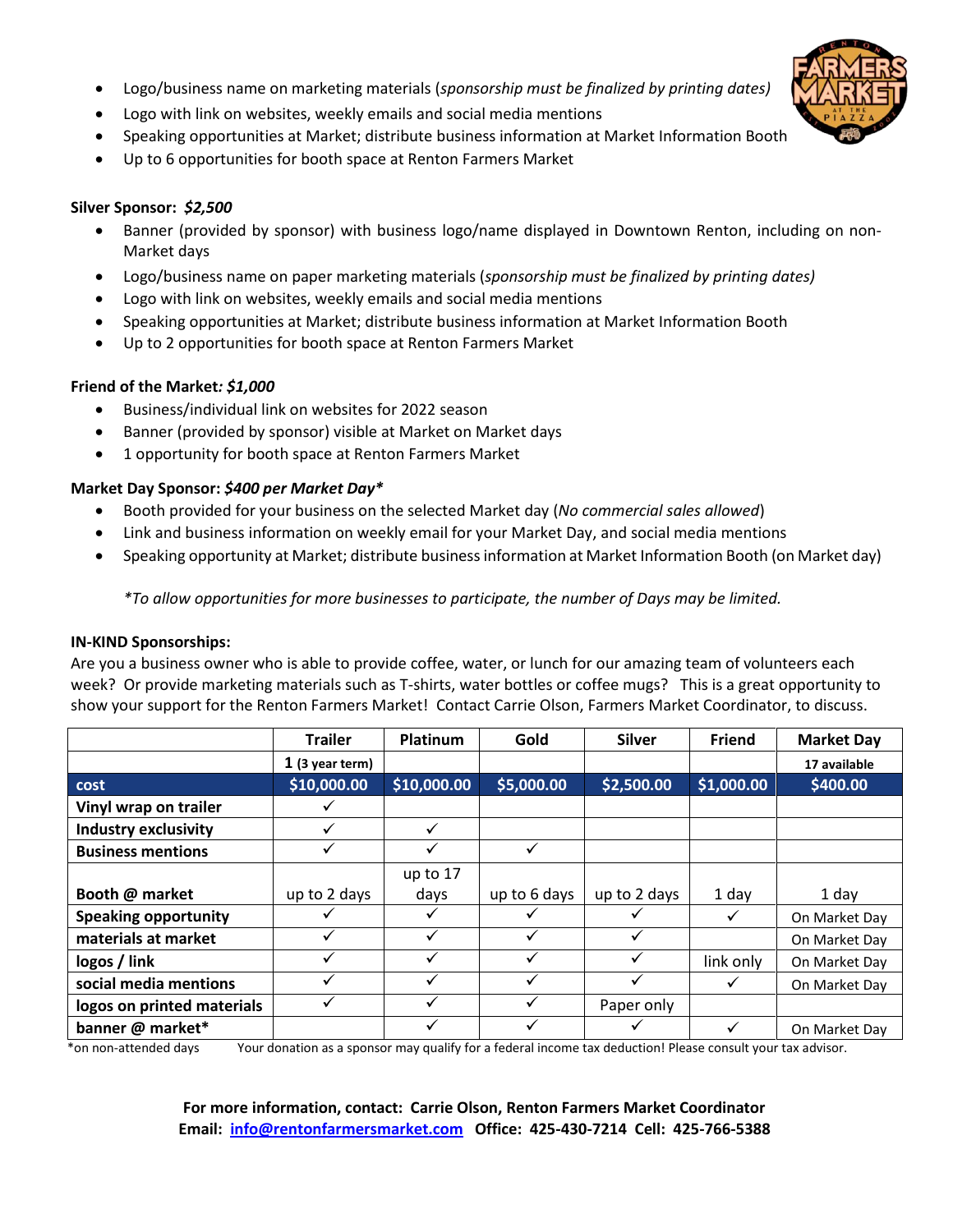## **2022 Sponsor Information**



| NAME OF BUSINESS:                    |                                                                       | <b>BOOTH REQUESTS:</b>                                     |  |  |  |
|--------------------------------------|-----------------------------------------------------------------------|------------------------------------------------------------|--|--|--|
|                                      |                                                                       | 2022 MARKET DATES: TYPE IN DATE, NOTE PREFERENCE (1ST/2ND) |  |  |  |
|                                      |                                                                       | ALL DATES MAY NOT BE AVAILABLE                             |  |  |  |
| <b>MAILING ADDRESS:</b>              |                                                                       | JUNE 7 14 21<br>- 28<br>JULY 5 12 19 26                    |  |  |  |
|                                      |                                                                       | AUGUST 2 9 16 23 30                                        |  |  |  |
|                                      |                                                                       | SEPTEMBER 6 13 20 27                                       |  |  |  |
|                                      |                                                                       |                                                            |  |  |  |
| PRIMARY CONTACT NAME & TITLE:        |                                                                       | PHONE/CELL:                                                |  |  |  |
|                                      |                                                                       |                                                            |  |  |  |
|                                      |                                                                       |                                                            |  |  |  |
| EMAIL:                               |                                                                       | WEBSITE:                                                   |  |  |  |
|                                      |                                                                       |                                                            |  |  |  |
| BRIEFLY TELL US ABOUT YOUR BUSINESS: |                                                                       |                                                            |  |  |  |
|                                      |                                                                       |                                                            |  |  |  |
|                                      |                                                                       |                                                            |  |  |  |
|                                      |                                                                       |                                                            |  |  |  |
|                                      |                                                                       |                                                            |  |  |  |
| <b>SPONSORSHIP LEVEL</b>             |                                                                       |                                                            |  |  |  |
|                                      |                                                                       |                                                            |  |  |  |
|                                      | FARMERS MARKET TRAILER SPONSOR - \$10,000 (3 YEARS)                   |                                                            |  |  |  |
|                                      |                                                                       |                                                            |  |  |  |
|                                      | PLATINUM SPONSOR - \$10,000.00                                        |                                                            |  |  |  |
|                                      | GOLD SPONSOR - \$5,000.00                                             |                                                            |  |  |  |
|                                      |                                                                       |                                                            |  |  |  |
|                                      | <b>SILVER SPONSOR - \$2,500.00</b>                                    |                                                            |  |  |  |
|                                      | FRIEND OF THE MARKET - \$1,000.00                                     |                                                            |  |  |  |
|                                      |                                                                       |                                                            |  |  |  |
|                                      | MARKET DAY SPONSOR - \$400.00 per day (PLEASE NOTE DATE(S) ABOVE)     |                                                            |  |  |  |
|                                      | IN KIND - FILL OUT SPONSOR INFORMATION AND CONTACT MARKET COORDINATOR |                                                            |  |  |  |

Please note: Booth space at the Renton Farmers Market does not allow commercial sales.

**NOTE:** Sponsorship Information does not create a right to participate as a sponsor of the Renton Farmers Market. A subsequent, official contract with the City of Renton may be drafted and sent to sponsor for signing along with information about payment options.